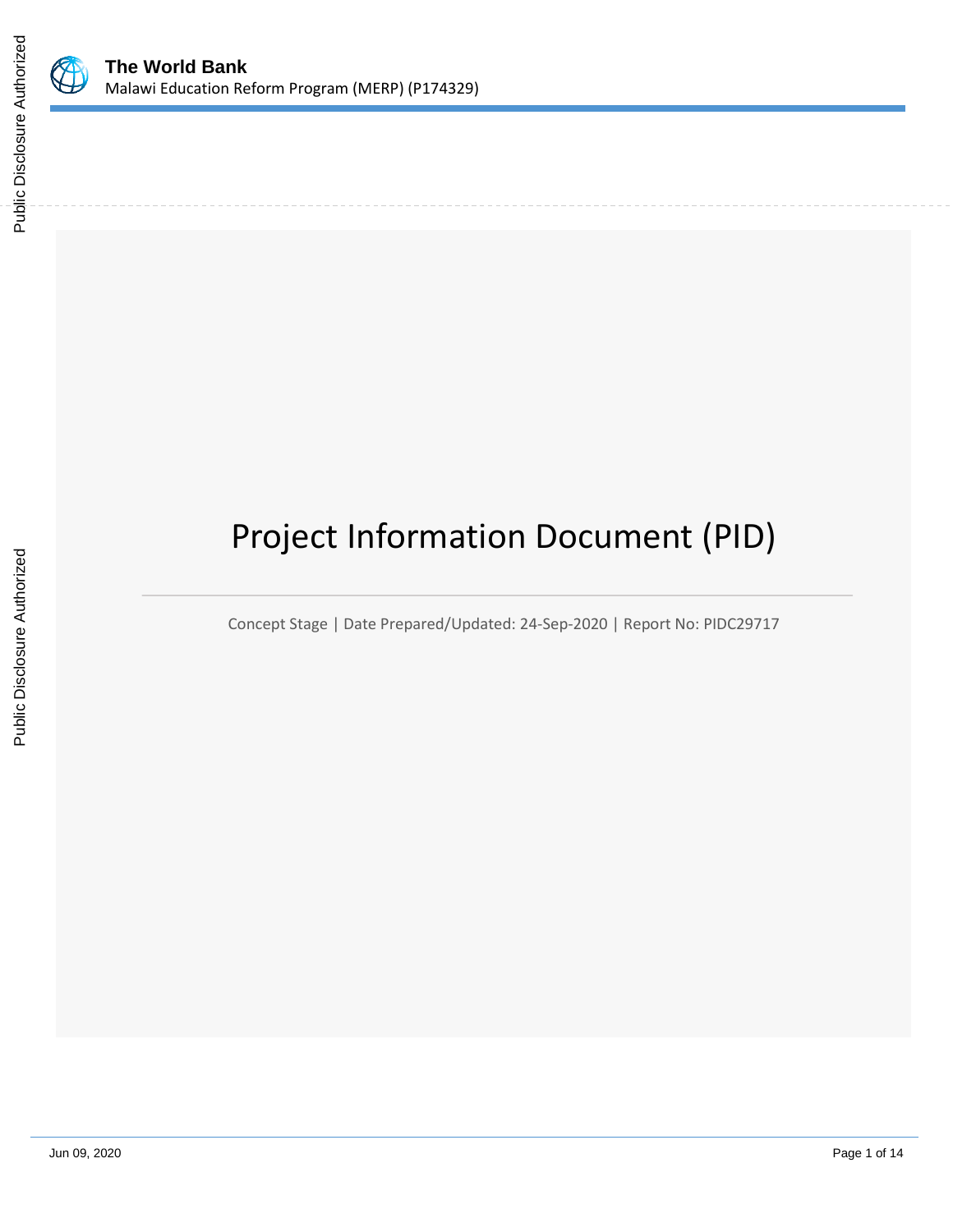

# **BASIC INFORMATION**

# **A. Basic Project Data**

| Country<br>Malawi                                                  | Project ID<br>P174329                           | Parent Project ID (if any)                                                     | Project Name<br><b>Malawi Education</b><br>Reform Program<br>(MERP) (P174329) |
|--------------------------------------------------------------------|-------------------------------------------------|--------------------------------------------------------------------------------|-------------------------------------------------------------------------------|
| Region<br><b>AFRICA EAST</b>                                       | <b>Estimated Appraisal Date</b><br>Dec 10, 2020 | <b>Estimated Board Date</b><br>May 26, 2021                                    | Practice Area (Lead)<br>Education                                             |
| <b>Financing Instrument</b><br><b>Investment Project Financing</b> | Borrower(s)<br>Republic of Malawi               | <b>Implementing Agency</b><br>Ministry of Education,<br>Science and Technology |                                                                               |

**Proposed Development Objective(s)** 

to strengthen learning environments in lower primary

# **PROJECT FINANCING DATA (US\$, Millions)**

# **SUMMARY**

| <b>Total Project Cost</b> | 48.70 |
|---------------------------|-------|
| <b>Total Financing</b>    | 48.70 |
| of which IBRD/IDA         | 0.00  |
| <b>Financing Gap</b>      | 0.00  |

#### DETAILS

#### **Non-World Bank Group Financing**

| Trust Funds                                | 48.70 |
|--------------------------------------------|-------|
| EFA-FTI Education Program Development Fund | 48.70 |

Environmental and Social Risk Classification **Concept Review Decision** 

Moderate Moderate Track II-The review did authorize the preparation to continue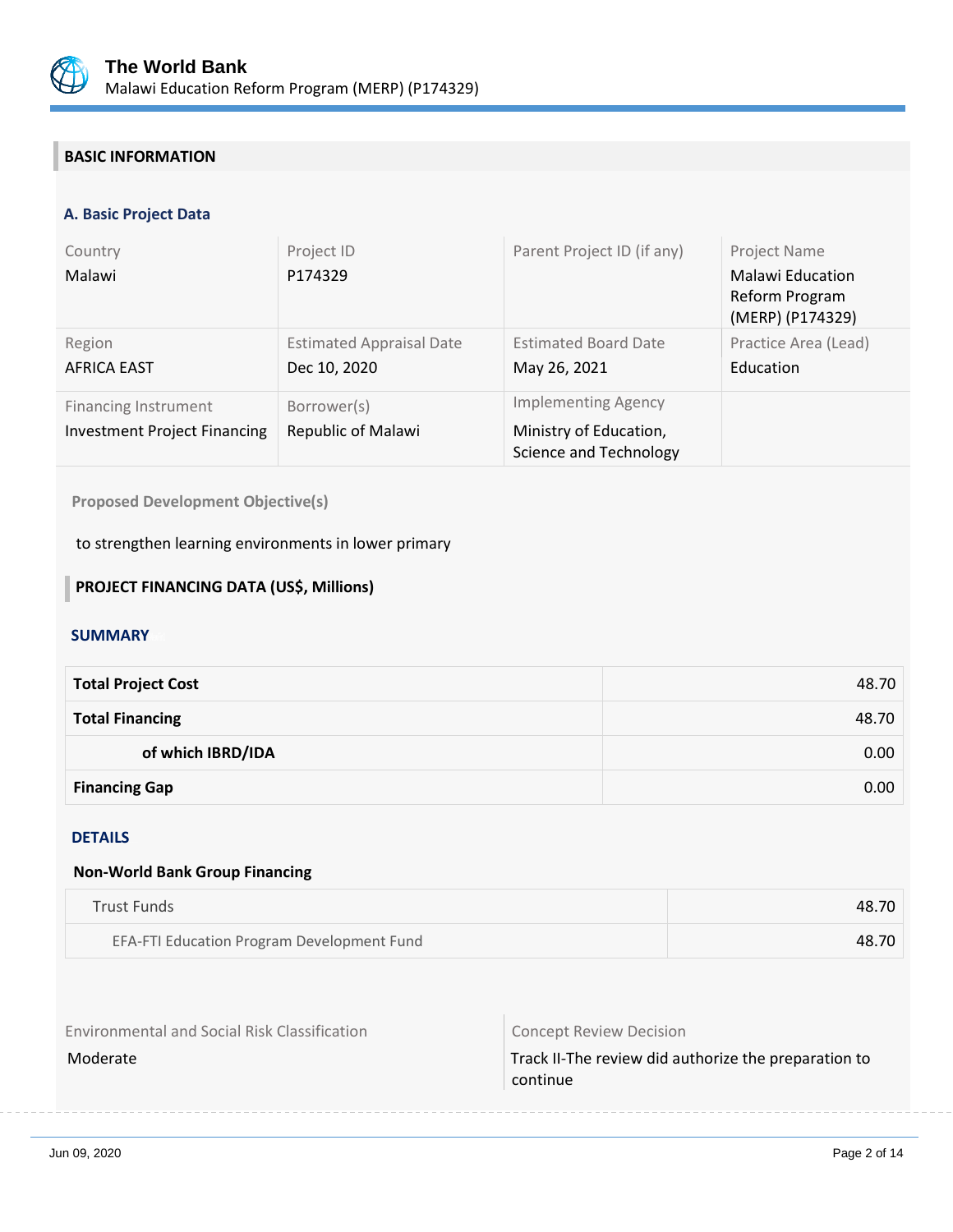

Other Decision (as needed)

#### **B. Introduction and Context**

#### Country Context

1. **The Republic of Malawi is a densely populated, landlocked county which is one of the poorest countries in the world.** Malawi is home to about 18 million people where 70 percent of the population lives below the poverty line of \$1.90 per day per capita. Incomes are substantially unequally distributed, with the poorest quintile of households accounting for only seven percent of income and the wealthiest quintile, fifty percent.<sup>1</sup> Nearly 85 percent of population lives in rural areas<sup>2</sup>, with most locked in low productivity subsistence farming.

2. **The global COVID-19 pandemic has interrupted Malawi's trajectory for a third straight year of faster growth.**  Real gross domestic product (GDP) per capita grew at an average of 1.5 percent per year in 1995–2018, while nonresource-rich Sub-Saharan African (SSA) economies grew at an average of close to 3 percent per year over the same period. Growth improved to an estimated 4.4 percent in 2019, up from 3.5 percent in 2018, reflecting improved agricultural production and resulting stronger performance in the industrial and service sectors. The economy was on a trajectory for its third consecutive year of faster growth in 2020 before the onset of the COVID-19 pandemic. Although the overall duration and severity of the economic shock associated with the pandemic is uncertain at this time, it is likely to be significantly larger than anything seen since the financial crisis of 2008/09. The pandemic is also likely to exacerbate chronic high levels of poverty and inequality.

3. **Human capital outcomes are low.** Malawi ranks 172 out of 189 countries on the 2018 Human Development Index and 125 out of 157 countries on the Human Capital Index (HCI). According to the latest HCI, a child born in Malawi today will be 41 percent as productive when s/he grows up as s/he could be if s/he enjoyed complete education and full health. In terms of education, low rates of learning (see Sectoral and Institutional Context) mean that, while children in Malawi can expect to complete 9.4 years of pre- primary, primary and secondary school by age 18, when adjusted for quality of learning, this is only equivalent to 5.4 years.<sup>3</sup> In terms of health, only 94 out of 100 children born in Malawi survive to age 5, and 37 out of 100 children are stunted, increasing their risk of cognitive and physical limitations that can last a lifetime. High rates of stunting persist as a result of high rates of poverty and a high incidence of early marriage (see next paragraph).

4. **Gender inequities are substantial.** Issues related to girls' and women's empowerment affect Malawi's human capital development with high fertility rates, particularly among rural women and those in the lowest-income quintile of households (6.1 persons per household, versus 4.5 in the least poor quintile).<sup>4</sup> Early marriage is common, with 46 percent of women aged 18-22 reporting having been married before their 18<sup>th</sup> birthday, and nearly one-third of women aged 15-19 having already begun childbearing.<sup>5</sup> The Malawian population is very young and growing fast, posing significant

<sup>1</sup> Integrated Household Survey (IHS) 2016/17.

<sup>2</sup> World Bank estimate based on United Nations Population Division's World Urbanization Prospects. 2018. Available at: [https://data.worldbank.org/indicator/SP.RUR.TOTL.ZS?locations=MW.](https://data.worldbank.org/indicator/SP.RUR.TOTL.ZS?locations=MW) Accessed: 9th June 2020.

<sup>&</sup>lt;sup>3</sup> World Bank. 2018. "Malawi". Available at: [https://databank.worldbank.org/data/download/hci/HCI\\_2pager\\_MWI.pdf.](https://databank.worldbank.org/data/download/hci/HCI_2pager_MWI.pdf) Accessed: 10<sup>th</sup> June 2020. 4 IHS 2016/17

<sup>5</sup> Multiple Indicator Cluster (MICS) 2017 survey.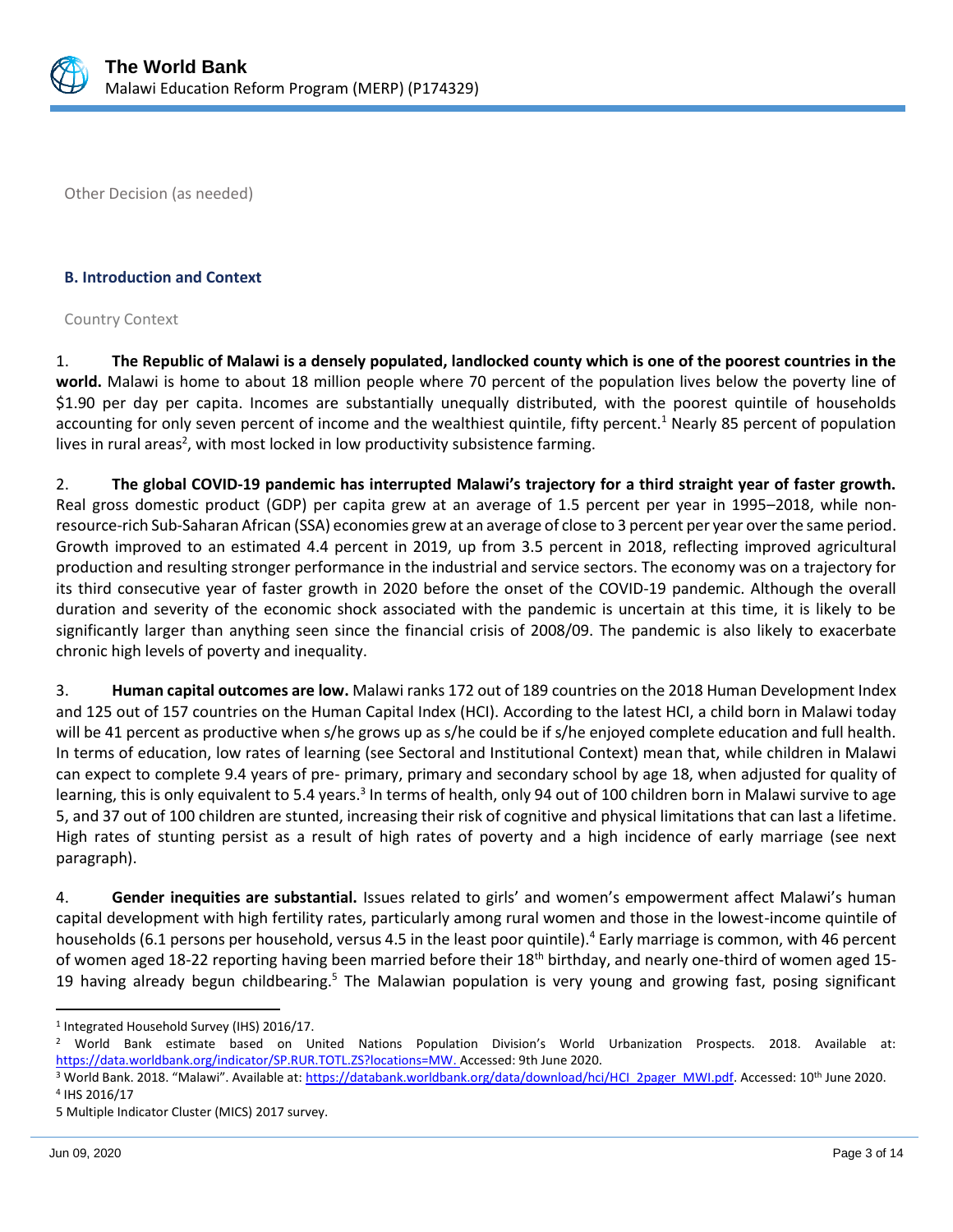

pressures on education service delivery, with the expansion in schooling system unable to catch up with the demand. The mean age is 17 years, with 75 percent of Malawians under the age of 35 years. The large, fast growing young population, with 1.3 million children entering the school system every year, places tremendous pressure on limited resources available for education service delivery. The number of school-age population at primary level is expected to increase from 4.8 million to 6.5 million by 2030<sup>6</sup>.

Sectoral and Institutional Context

5. **Education is a key national priority area for Malawi.** Education and Skills Development are among the nine Key Priority Areas (KPAs) within the Malawi Growth and Development Strategy III, 2017-2022. The Government's National Education Sector Plan (NESP), 2008-2017, and related Education Sector Implementation Plan II (ESIP-II) 2013-2018, is supported by the current Education Sector Plan Implementation Grant (ESPIG) of US\$ 44.9 million from the Global Partnership for Education (GPE) and the resulting project, the Malawi Education Sector Improvement Project (MESIP, P158145). Following a two-year transition period between sector plans, the Ministry of Science, Education and Technology (MoEST) is finalizing the National Education Sector Investment Plan (NESIP) 2020-2030; this will translate into a five-year costed implementation plan, the Education Sector Implementation Plan (ESIP) III (2020-2025), currently under development. The proposed project will support NESIP and ESIP-III, in particular the strategic objectives for primary education: improved equitable, inclusive access and participation; improved quality and relevance of teaching and learning; and efficient governance, management and accountability of service delivery.

6. **MESIP has put the primary education sub-sector on the right footing.** Provision of additional grants going directly to schools supported the construction of more than 1000 low cost learning shelters and classrooms, constructed by communities, and appointment of more than 500 auxiliary teachers. Headteachers and deputy headteachers from 800 schools across Malawi have received School Leadership Program training to better manage schools in resourceconstrained environments, maintain school records, create inclusive school cultures, and improve teacher performance. MoEST has prepared a new primary Teacher Management Strategy updating and clarifying policies relating to teacher management and made substantial improvements in the targeting of newly allocated teachers to schools.

7. **However, these achievements have not significantly improved national outcomes owing to a narrow focus on a subset of schools.** Each MESIP intervention is targeted to around 15 percent of public primary schools. In most cases, the targeted schools are all within eight disadvantaged districts.<sup>7</sup> The MESIP interventions have achieved improvements in learning environments and practices at these schools, and it is anticipated that forthcoming impact evaluations will confirm long-term impacts on education outcomes. However, the national picture in terms of key performance indicators has not significantly improved. Chronic high rates of repetition and dropout, and low levels of learning, have persisted, as have large inequities in conditions and learning between schools. Moving the needle on national outcomes necessitates a transition from a project to a programmatic approach.

8. **Malawi's primary education system has achieved remarkable progress in increasing access to school but faces continued pressure on the system to provide quality learning in the face of growing intake of students.** Only 61 percent of students entering Standard 1 survive to Standard 5, and this rate has declined in the last five years.<sup>8</sup> Malawi's primary schools are an extreme case of 'traffic-jam' problem, with extremely large class sizes and low learning in Standards 1 and 2. High fertility rates have driven a rapid rate of enrollment expansion in recent years. Without adequate supply of

 $6$  6-13 year olds. We use population projections from the United Nations Department of Economic and Social Affairs, adjusted to reflect school-age share of population as reported in the UNICEF Multiple Indicator Cluster Survey.

<sup>7</sup> An additional 10 percent of schools, and an additional four districts, are targeted by the MESIP-Extended program supported by Royal Norwegian Embassy.

<sup>8</sup> MoEST. 2019. *Malawi Education Statistics 2017/18.*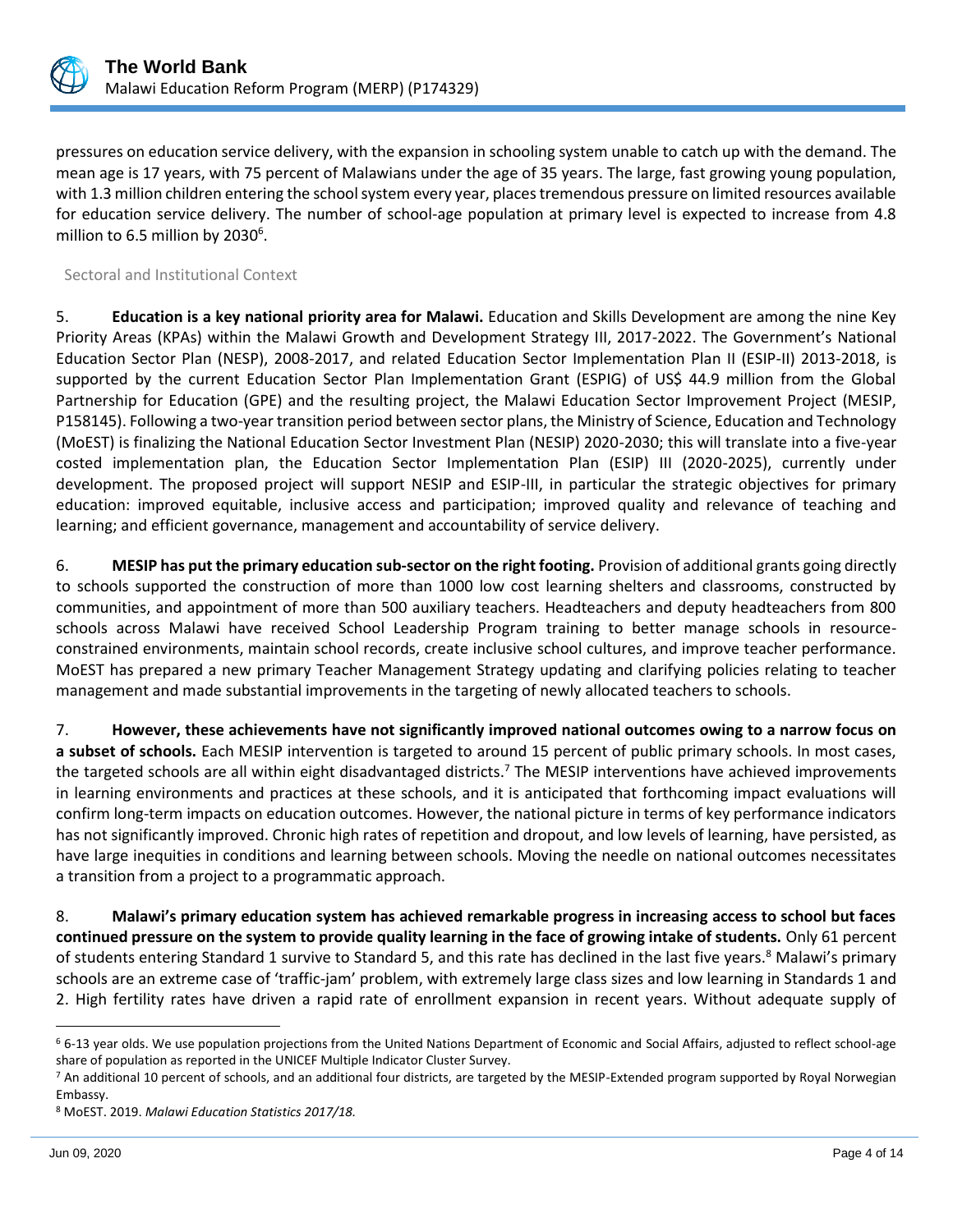

classrooms and teachers, this results in extremely large class sizes, typically above 100 students in Standards 1-2. In these poor conditions, rates of learning are low, leading to high rates of repetition and subsequently even larger class sizes. As a result, students finish lower primary with minimal learning: only one-third of Standard 4 students can add simple twoand three-digit numbers. These large class sizes are a result of severe shortages in classrooms and teachers in lower grades. The typical school has 326 students in Standards 1-2 and only two classrooms available for classes in these standards.<sup>9</sup> More than a quarter of schools employ at least one open-air classroom, and these are predominantly used in lower primary.

9. **These overall challenges are exacerbated by large inequities between schools.** Pupil-teacher ratios and learning environments vary widely, with disadvantaged schools – mostly in remote areas – facing severe shortages of teachers and infrastructure in poor condition while other schools have excess staff and relatively good conditions. These inequities are predictive of disparities in learning outcomes. To raise overall levels of learning, there is an urgent need to 'raise the floor' by targeting resources to close the gap between the most disadvantaged schools and the rest.

10. **These poor outcomes persist as a result of longstanding bottlenecks in education system management capacity.**  Weaknesses in the teacher management system prevent district officials from allocating and enforcing allocation of teachers to remote schools; weaknesses in school management, and sub-district school supervision lead to persistent inequitable allocations of teachers to lower grades; and weakness in central level procurement of construction lead to high-cost and low-speed construction of classrooms.

11. **The MESIP interventions have presented effective approaches to address these issues, but on a limited scale.**  Provision of additional grants to schools ('MESIP SIG'), paid directly to schools in a timely manner as a top-up to regular PSIG, supported the construction of more than 1000 low cost learning shelters and classrooms, procured and constructed by communities at an average cost of \$2,500, less than 1/7 the cost of conventional central procurement. These schools have additionally appointed more than 500 'auxiliary' teachers, paid for from the MESIP SIG, predominantly teachers who have completed teacher training but are waiting for their full deployment to schools. The School Leadership Program; guidance and supervision from Primary Education Advisers (PEAs) on use of MESIP SIG; and disbursement-linked indicator (DLI) providing incentives to MoEST to achieve reductions in PTRs in lower primary in eight disadvantaged districts; have collectively supported improvements in the allocation of teachers to lower grades. However, these gains are limited to the schools supported by MESIP SIG and participating in the School Leadership Program, and to the eight districts subject to the DLI.

12. MESIP SIG may have been more effective with a more needs-based approach. Analysis by the World Bank Task Team of the pilot implementation under MESIP, which employed a similar needs-based component as PSIP, suggests that only around one in ten participating schools were able to construct adequate shelters or appoint sufficient auxiliary teachers to reduce pupil-classroom ratios (PCRs) and pupil-teacher ratios (PTRs) in grades 1-2 to reasonable levels. Around 80 percent of schools were only partially able to meet their needs for shelters and teachers with the funds available, while 12 percent of schools already had reasonable conditions in these grades and invested their grant finance in other areas. A more targeted approach, with a larger needs-based component, would have enabled a greater share of schools to reduce PTR and PCR in these grades to reasonable levels.

13. **Girls achieve lower learning outcomes than boys and are less likely to complete primary school.** Malawi has largely achieved gender parity in primary school intake: the gross intake ratio for girls is slightly higher than that for boys, 124 percent versus 122 percent in 2017/18, according to the Education Management Information System (EMIS), and girls repeat and drop out at similar rates to boys. However, girls achieve lower learning outcomes at all stages of primary

<sup>&</sup>lt;sup>9</sup> Malawi Longitudinal Schools Survey (MLSS), midline data (2018/19)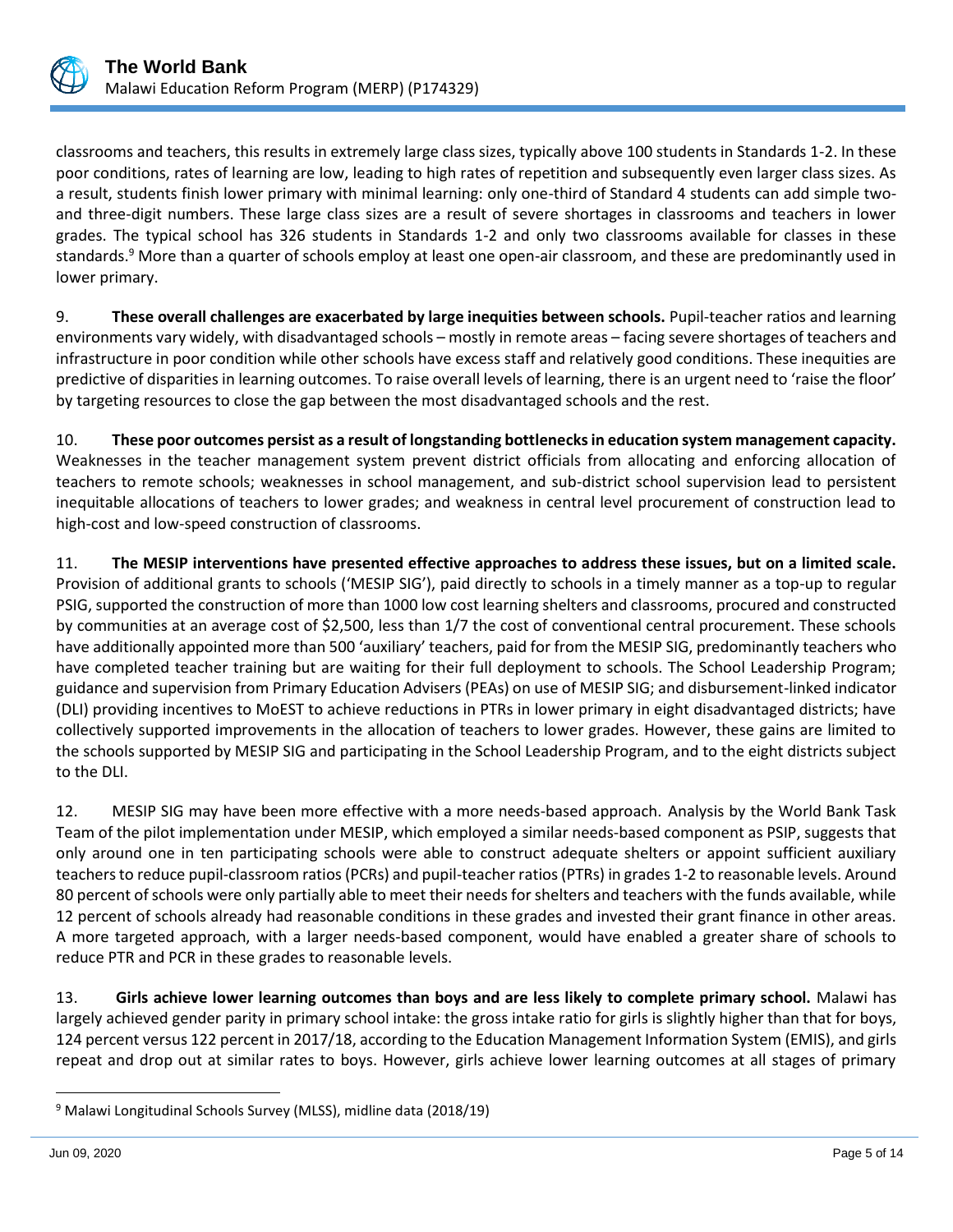

school. In the MLSS learning assessments, conducted with Standard 4 students, girls achieve average scores twenty points below boys on standardized knowledge scale, equivalent to several months' less learning.<sup>10</sup> These disparities persist in upper primary: by Standard 6, girls achieve scores ten percentage points lower in SACMEQ Maths and seven percentage points lower in reading<sup>11</sup>, and by Standard 8, only 72 percent girls pass the PSLCE versus 82 percent of boys. The result of these diverging learning trajectories is that the primary completion rate for girls is significantly lower than for boys.

14. **Concerted efforts to support girls in upper primary have successfully reduced the gap in completion rates in recent years, but further progress requires attention to divergent learning in lower primary.** MESIP, and other projects such as the Strengthening Malawi's Education System project supported by DFID, have provided support to retention and attendance of girls in upper primary through methods including appointment of girls' counselors and mentors; provision of menstrual health management (MHM) materials; and monitoring and support to vulnerable girls and those at risk of dropout. These interventions have succeeded in reducing the gap in primary completion over the last five years (Figure 7), although the gap has also reduced as a result of declining completion by boys. However, the persistence of significant learning disparities in Standard 4 suggests that the seeds of differential primary completion are sown in lower primary. Attention to girls' learning in lower primary, to close the learning gap with boys, is likely to be necessary to fully eliminate the gap in primary completion.

Other contextual factors of relevance to the proposed project include:

15. **Context of decentralization.** The framework for education management in Malawi has shifted since the onset of MESIP as a result of the ongoing agenda of decentralization in Malawi. Management of teacher payrolls, which was previously conducted at central level by the Department of Human Resource Management and Development (DHRMD), has been decentralized to district level since 2016/17. The Local Government Accountability and Performance (LGAP) project, implemented by USAID and DfID, provides support to districts to conduct a range of activities including school leadership training and inspection. The World Bank's Governance for Effective Service Delivery (GESD) programme, which was approved by the World Bank Board on April 30 2020, will support performance-based financing for districts, including for education, which will increase district-level resources while strengthening fiscal and service delivery management at local level, laying the groundwork for deeper decentralization of education finance to districts and schools over time.

16. **Other WB support to sector.** The proposed project is aligned with and complementary to World Bank support to other levels of the education, most notably Equity with Quality and Learning at Secondary (EQUALS, P164223) and Skills for a Vibrant Economy (SAVE, P172627). In particular, the support to teacher management in the proposed project is well aligned with EQUALS, which supports improvements in supply and allocation of teachers at secondary level, with an emphasis on female teachers. In addition, the proposed project builds upon activities supported by the Investing in Early Years for Productivity Project (IEYPP, P164771), notably the provision of distance learning materials via community radio; and the aforementioned GESD.

17. **Coordination with DPs working on education.** The proposed project builds upon and is complementary to the various ongoing DP-supported projects and activities in the sector. In particular, the project builds upon the work of the National Reading Programme, supported by USAID and DfID, which strengthens literacy education in lower primary and is currently being expanded to upper primary; and Strengthening Malawi's Education System (SMES), supported by DfID, which aims to achieve gender equality in education via provision of financial and material support to female students, strengthening of communities, and mentoring. The proposed project also complements ongoing support to strengthening of EMIS by UNICEF and USAID, among others; The MLSS, which is financed by RNE and DFID, provides evidence to inform

 $10$  MLSS baseline, 2016. Initial analysis suggests continued gender disparities at midline (2018/19)

<sup>&</sup>lt;sup>11</sup> SACMEQ IV, 2013.<http://www.sacmeq.org/?q=sacmeq-members/malawi/sacmeq-indicators>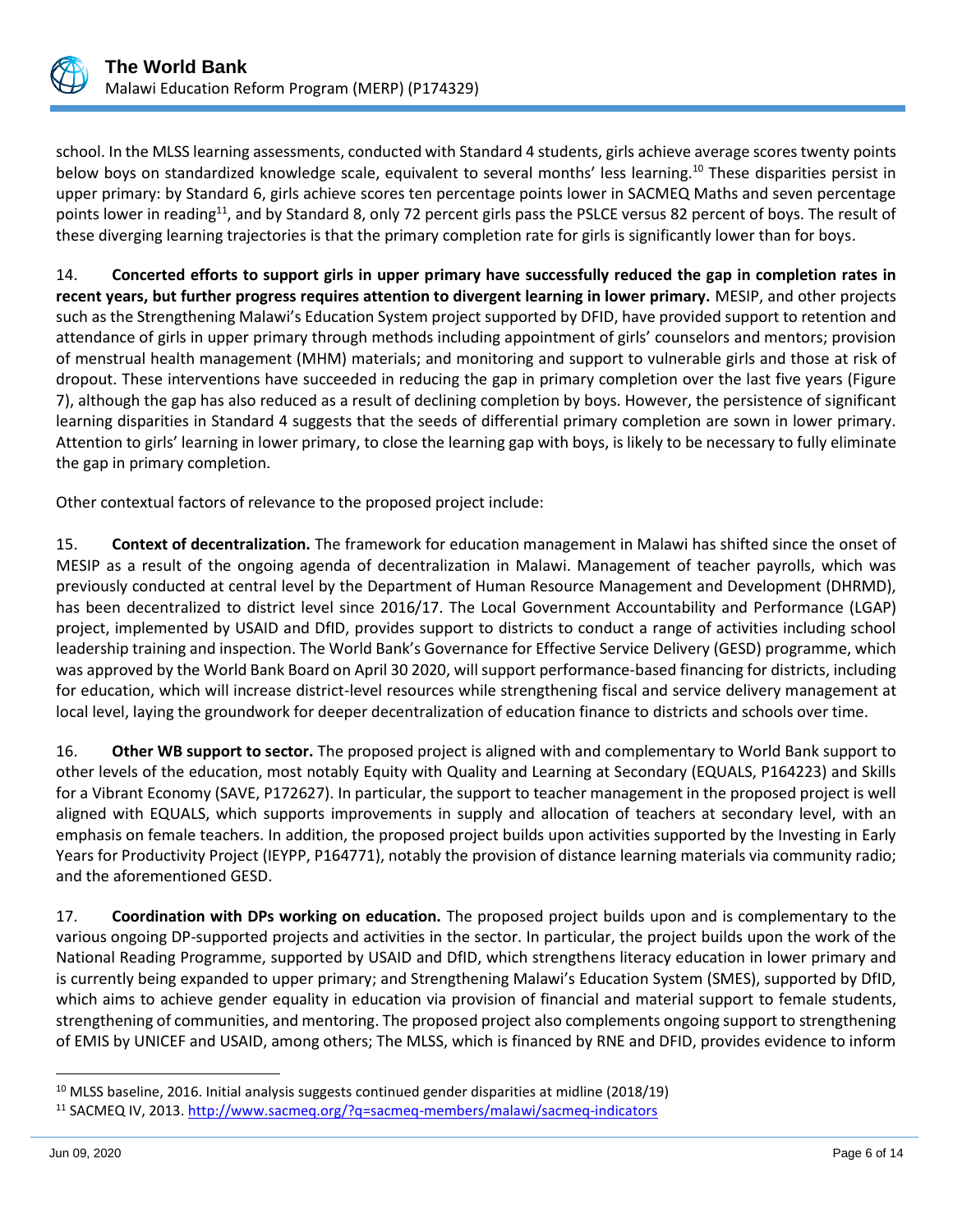

the project design and has laid the groundwork for a joint framework between DPs and Government to address issues of data quality and evidence-based policymaking.

#### Relationship to CPF

18. **The proposed operation is aligned to the most recent Country Assistance Strategy (CAS) (FY 2013-17).** The proposed operation is directly aligned to Theme 2 'enhancing human capital and reducing vulnerabilities'. The specific results areas to which the project will directly contribute are: Results area 2.1, 'improved delivery of public services'; Outcome 2.1: *(Improved access to quality education).* Arising from the socio-economic benefits of secondary education highlighted above, the project has a linkage to results area 2.2: 'lowering vulnerability and enhancing resilience'; as well as Theme 1: 'promoting sustainable, diversified and inclusive growth', results area 1.3 'strengthening productivity in a diversified economy'. Although the new Country Partnership Framework (CPF) is in draft, the project is well aligned with the third focus area for the new CPF, 'building human capital and resilience'.

19. The proposed project is also aligned to the 3<sup>rd</sup> Malawi Growth and Development Strategy (MGDS III, 2017-22) **which will provide anchorage for the next CPF.** Education and skills development is one of the five key priority areas in the 3rd Malawi Growth and Development Strategy (MGDS III) with an overall goal to *'improve quality and relevant education and skills for all'.* The specific outcomes of the MGDS to which the proposed project is aligned are: (a) increased quality and relevance of primary education; (b) improved access and equity in basic education; and (c) improved governance and management of basic education. Further, the project will also contribute to Malawi's progress towards the Sustainable Development Goals (SDGs) on education over the upcoming CPF cycles. This is specific reference to Goal 4: 'ensure inclusive and equitable quality education and promote lifelong learning opportunities for all'.

20. **The proposed project will contribute to the World Bank's twin goals of ending extreme poverty and promoting shared prosperity, and is consistent with the World Bank Group's Human Capital Project and Africa Human Capital Plan.** Global evidence shows that countries that experience high and sustainable economic growth have large supply of postprimary education personnel. Investments in secondary education would enable Malawi to harness its population dividend through the high returns that accrue to secondary education; as well as contribute to the demographic transformation arising from the social returns to secondary education. The proposed project is thus in line with the World Bank Group's Human Capital project, which is an accelerated effort to encourage investment in people; and the Africa Human Capital Plan, which has as one of its objectives ensuring that all girls and boys attain real learning in the classroom. In addition, the project's focus on improving learning environments in lower primary is well aligned with the World Bank's target to reduce learning poverty at age 10 by at least half by 2030.

### **C. Proposed Development Objective(s)**

21. The proposed Project Development Objective is to *strengthen learning environments in lower primary.*

Key Results (From PCN)

### **PDO Level Results Indicators**

1. Pupil-classroom ratios (PCRs) in lower primary [Number], by grade, average and interquartile range<sup>12</sup>

 $12$  Interquartile range is measured to capture improvements in equity between schools.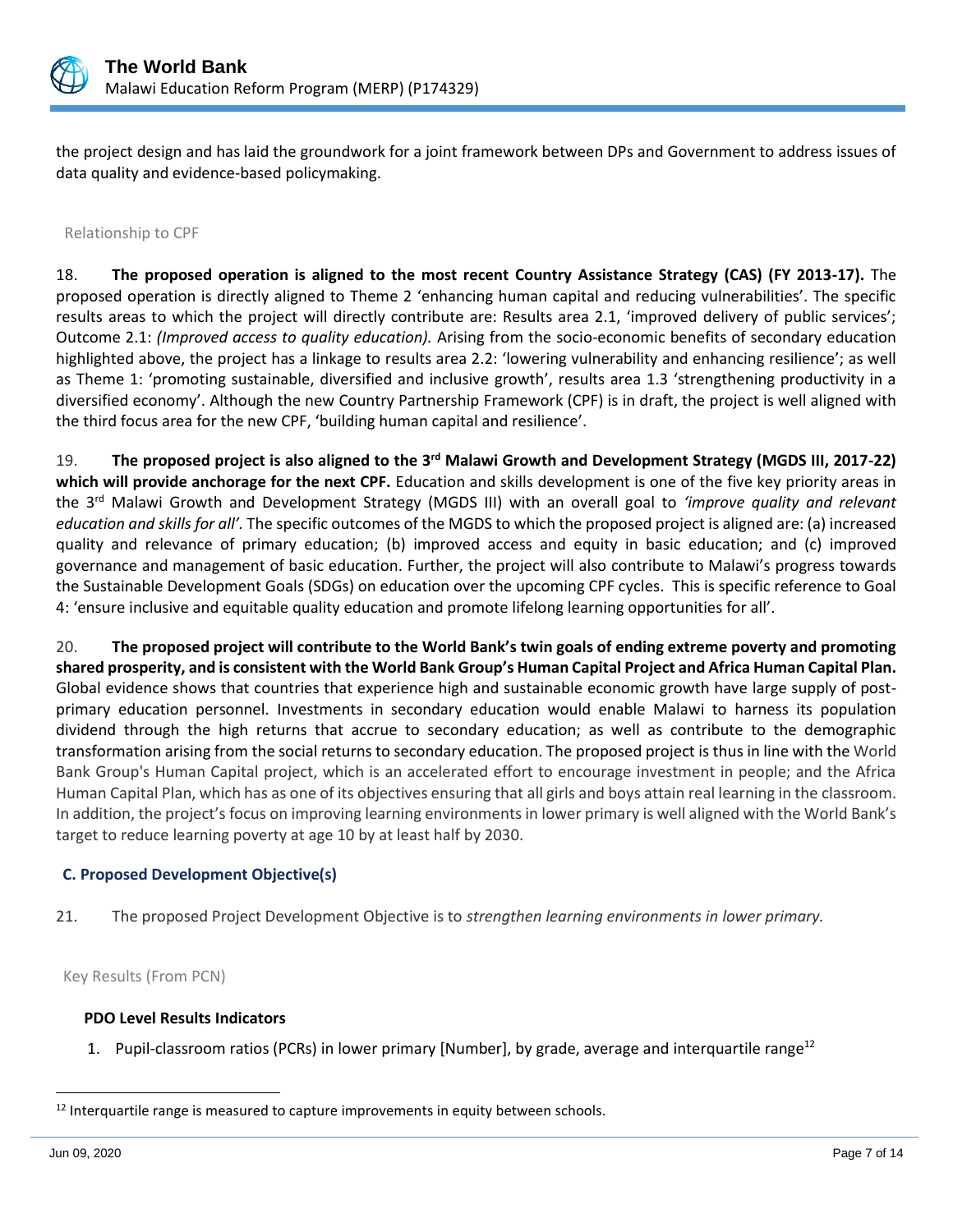

- 2. Pupil-qualified teacher ratios (PQTRs) in lower primary [Number], by grade, average and interquartile range
- 3. Student dropout rate in lower primary [Percent], disaggregated by grade and gender

# 22. **PBCs are tentatively as follows:**

- 1. Recipient has met the annual target for the share of schools receiving Primary School Improvement Grants by October 31 in accordance with the PSIG formula [Percent]
- 2. Recipient has met the annual target for the share of schools with pupil-teacher ratios in Standards 1-2 in the acceptable range [Percent]
- 3. Local Government Authorities have met the annual target for the completion of activities to improve distribution of female teachers [Percent]

23. All PBCs will be Intermediate Results Indicators. Additional Intermediate Results Indicators will be identified during project preparation.

24. **Project beneficiaries.** The project is expected to invest in all public primary schools in Malawi, with benefits for around five million students<sup>13</sup>. In particular, the project is expected to benefit female students (2.6 million)<sup>14</sup>.

# **D. Concept Description**

25. The project supports a combination of targeted investments at Standard 1 and 2 levels, and provides incentives to districts and direct support to schools to address the constraints which prevent schools from providing quality education. Key elements include:

- **Improved learning environments in lower primary:** supporting expansion and reform of the PSIG program to provide more support to districts, zones and schools, particularly those facing severe disadvantages in staffing and learning conditions in lower grades;
- **Supporting girls' learning:** providing training to headteachers, deputy headteachers, selected female teachers, zone-level PEAs, and inspectors to (1) create a positive and inclusive culture towards vulnerable children including girls and over-age students; (2) support female teacher retention and overall performance of teachers in schools; (3) Improve the efficiency and equity of school resource utilization and (4) maintain and utilize academic records to support low-performing students, and capacitation of communities to support female students;
- **Policy reform for improved efficiency, equity and learning (Variable part),** to provide incentives for systemlevel reform of policy and resource allocation, with performance-based conditions (PBCs) as described under Key Results.

26. There are four components: two fixed components supporting project activities; a variable part; and a component for project coordination.

# **Component 1. Improved learning environments in lower primary (US\$15 million [indicative])**

<sup>13</sup> 5,063,917 public primary students as of 2017/18 (*MoEST Education Statistics* 2017/18).

<sup>14</sup> 2,559,560 female public primary students as of 2017/18 (*MoEST Education Statistics* 2017/18).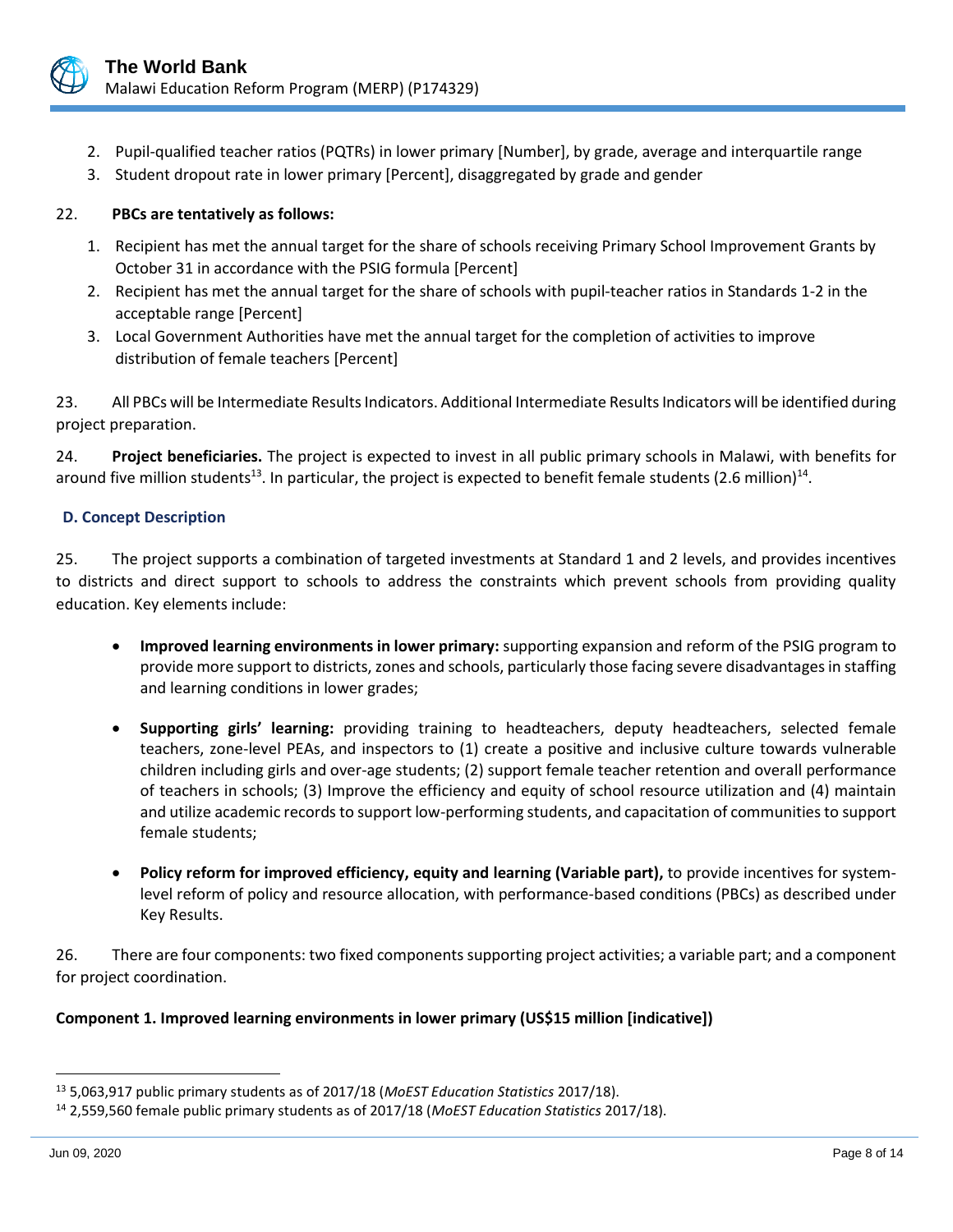

27. PSIG are the primary source of discretionary finance to schools, and of vital importance for the long-term capacity of schools to ensure safe and effective learning environments. This component will support the expansion and reform of PSIG to provide additional and more needs-based discretionary finance to schools to support investment in reduced class sizes and improved learning environments. Following the successful implementation of MESIP SIG, MoEST is currently updating the PSIG guidelines to incorporate the strategies piloted under MESIP for improvement of retention and promotion and reduction in girls' dropout, including construction of low-cost learning shelters; hiring of auxiliary teachers; and provision of MHM materials and gender-specific infrastructure, notably girls' changing rooms; awards for most rapidly improved students; inviting female role models to schools; and monitoring and counselling girls at risk of dropout.

28. However, the current PSIG per-school allocations are insufficient to enable schools to fully implement these strategies. In addition, the current formula is inadequately linked to needs and school size. Projections by the Task Team suggest that an approach where grants (a) are scaled according to enrollment, not on a per-school basis; and (b) contain a substantial adjustable needs-based component, could substantially reduce disparities between schools over the lifetime of the project (Table 1). This component will provide additional finance to expand the standard per-school allocation of SIG; expand the enrollment-related component to provide more equitable per-student funding; and provide additional targeted support to districts, zones and schools facing severe challenges of infrastructure and staffing.

29. The component supports Strategic Objective 2 of NESIP, to *Improve quality and relevance of teaching and learning in primary education.* Specifically, the PBC supports Priority Action vi under this objective, to *increase the direct funding to schools and make it needs-based.*

# **Component 2. Supporting girls' learning (US\$9.1 million [indicative])**

30. This component will support the national delivery of an updated and revised School Leadership Program (SLP) supporting headteachers and deputy headteachers to (1) create a positive and inclusive culture towards over-age children and girls; (2) Improve teacher's motivation and morale and reward performance; and (3) Improve the efficiency and equity of school resource utilization and (4) maintain and utilize academic records to support low-performing students. The Program will adapt and update the School Leadership Program supported by MESIP, with a greater emphasis on building school cultures which meet the needs of girls, overage students, and low-performing students.

31. Only around 12 percent of Malawi's headteachers are female<sup>15</sup>. The lack of female teachers in senior leadership positions poses a threat to efforts to build inclusive school cultures, to improve the distribution of female teachers, and to provide role models for female learners. The project will explore innovative approaches to build the management skills of female teachers and develop a cohort of potential future school leaders. As part of this, it is likely that the revised SLP will include female teacher in junior leadership positions, such as section heads, with a particular emphasis on schools where neither the headteacher nor deputy headteacher is female.

32. Supervision by meso-level officials has positive impacts on the quality of school leadership and resulting learning outcomes.<sup>16</sup> The original SLP under MESIP included PEAs in the training to enable them to monitor and support headteachers in the implementation of the strategies and behaviors inculcated by the program. Following feedback from follow-up visits in participating schools, and noting the expansion of the school inspection program supported by LGAP, it

<sup>15</sup> MLSS midline, 2018/19

<sup>&</sup>lt;sup>16</sup> Ehren, M., Eddy-Spicer, D., Bangpan, M. & Reid, A. 2017. "School inspections in low- and middle-income countries: Explaining impact and mechanisms of impact." *Compare: A Journal of Comparative and International Education* 47:4, 468-482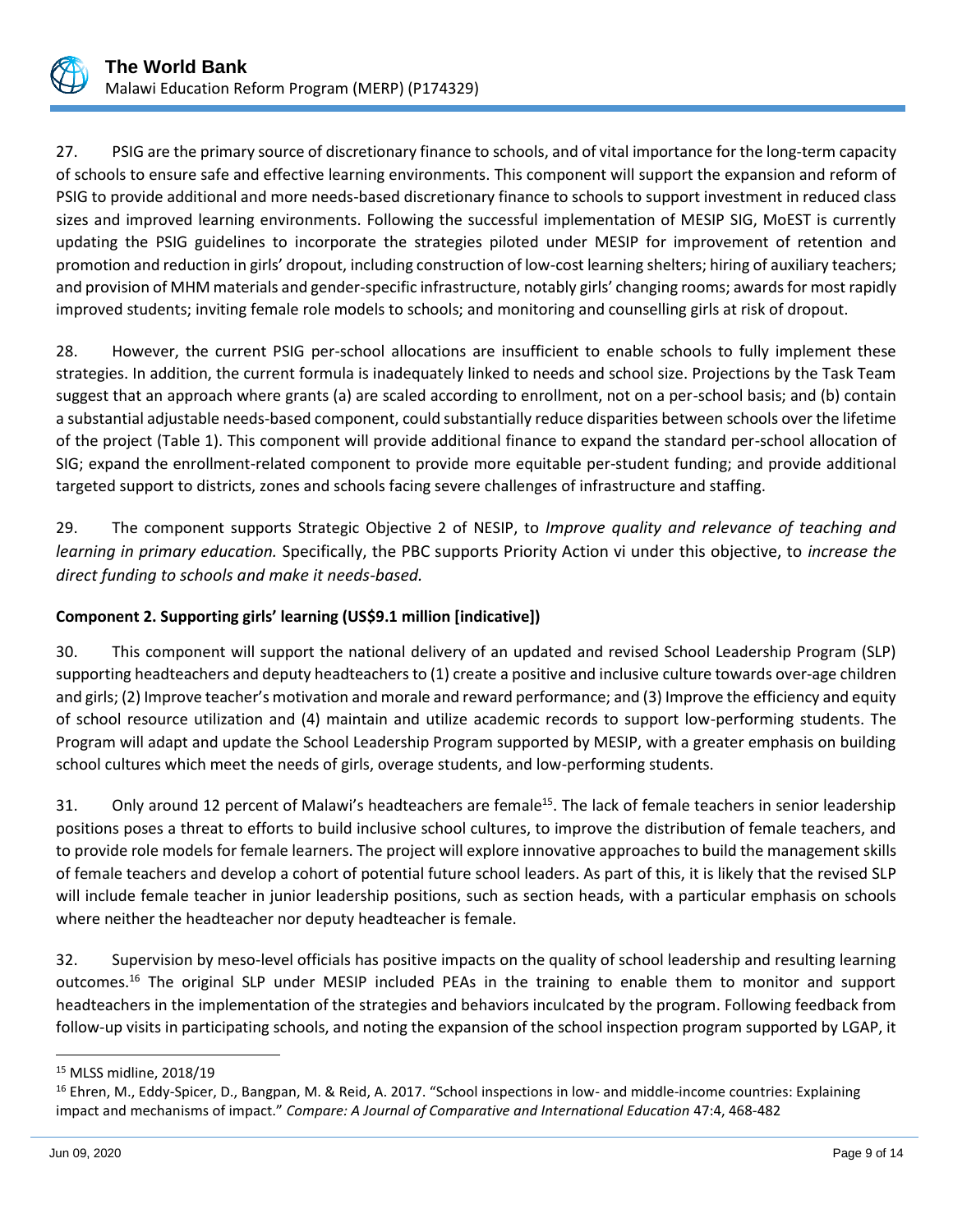

is anticipated that the expanded training will also include school inspectors to ensure alignment between officials providing subdistrict supervision. These officials will then provide follow-up supervision support to schools.

33. Project preparation will explore the potential for this component to additionally support capacity building of communities to support girls' learning, through monitoring of girls' attendance, MHM support, psychosocial support, and support to caregivers of female students.

34. The component supports Strategic Objective 2 of NESIP for Inclusive Education and Gender, *Improved quality of service provision in IE, Gender and other crosscutting issues;* and Strategic Objective 3 under the same area, *Improved governance and management of Inclusive Education, Gender and other cross cutting issues.*

# **Component 3. Policy reform for improved efficiency, equity and learning (Variable part/performance-based conditions) (US\$21.6 million [indicative])**

35. This component will support PBCs in three areas, providing incentives and resources to support medium-term reforms to ensure the long-term functioning of the education system.

# *PBC 1. Recipient has met the annual target for the share of schools receiving modified School Improvement Grants by October 31 in accordance with the new formula (Percent; US\$ 7.2 million [indicative])*

36. PSIG is subject to delays and discrepancies in delivery which pose severe limitations in its usefulness for schools. Under MESIP, payment of MESIP SIG direct to schools from central Government enabled timely and correct payments, a key driver of the successful utilization of the funds by schools. To complement the support provided to the mainstreaming of MESIP SIG into PSIG and reformed formula, this PBC will support reforms to the funds flow of PSIG and incentivize timely payments to schools in accordance with the new formula.

The PBC supports Strategic Objective 2 of NESIP, to *Improve quality and relevance of teaching and learning in primary education.* Specifically, the PBC supports Priority Action vi under this objective, to *increase the direct funding to schools and make it needs-based.*

# *PBC 2. Recipient has met the annual target for the share of schools with pupil-qualified teacher ratios in Standards 1-2 in the acceptable range (Percent; US\$ 7.2 million [indicative])*

37. Misallocations of teachers – between schools and, within schools, between grades – represent the single largest misallocation of resources in the Malawi education sector. Teacher salaries account for around 70 percent of public primary expenditure, but an estimated 7 percent per year is used inefficiently to finance comparatively excessive staffing in certain schools with PTRs well below 60, predominantly in towns and trading centers. Headteachers in these schools report that excess teachers reduce overall levels of discipline and school functioning, while headteachers in chronically understaffed schools in the same zone face severe constraints.<sup>17</sup> Recent reforms supported by MESIP have improved the allocation of newly deployed teachers to schools, as described above; however, a large share of schools still face PTRs

<sup>&</sup>lt;sup>17</sup> Asim, S., Chimombo, J., Chugunov, D. and Gera, R. 2020. "Moving teachers to Malawi's remote communities: A data-driven approach to teacher deployment."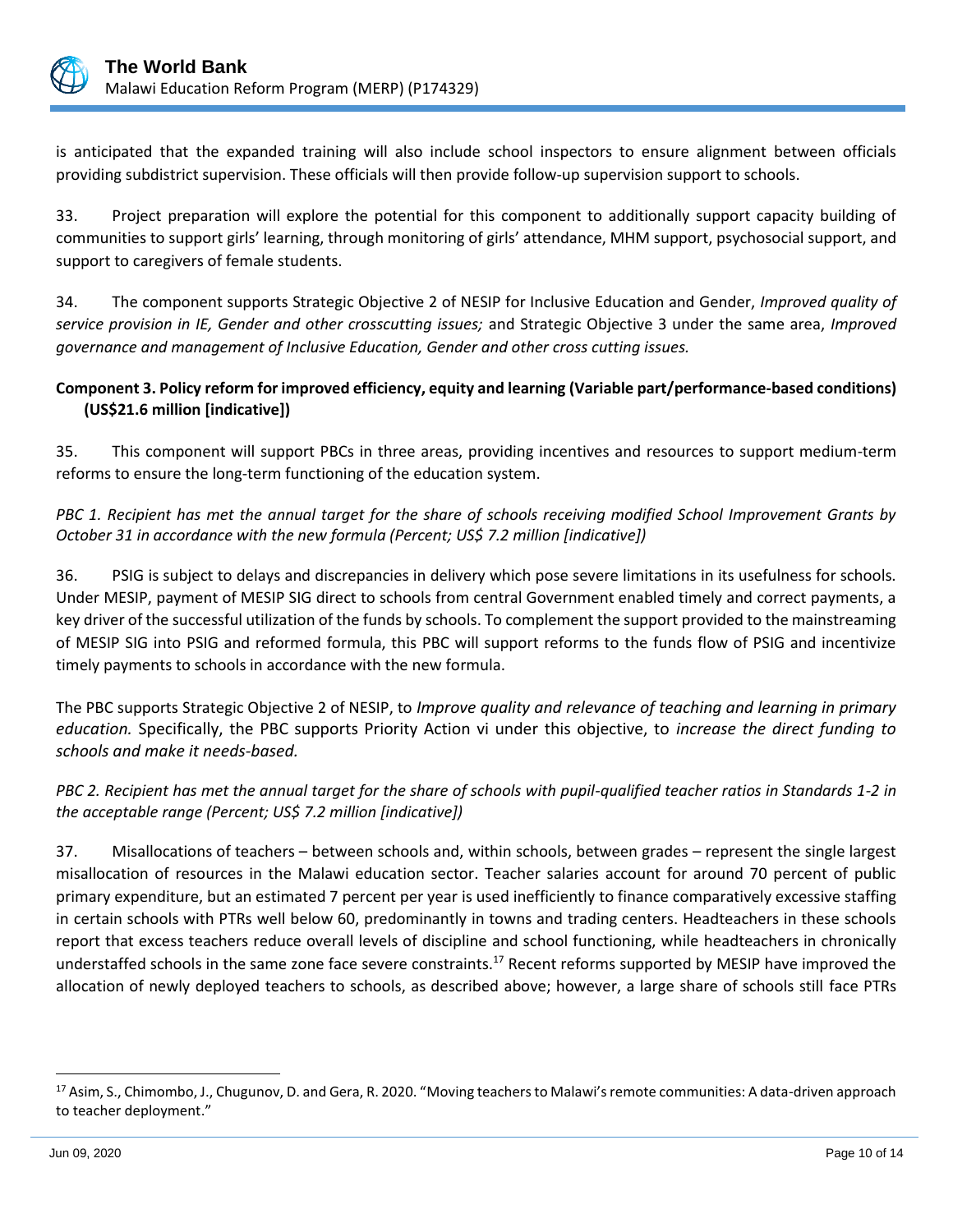

above 100. Improved allocations, while necessary, may be insufficient to address the disparities in PTRs in the medium term and bring PTRs at overstaffed to a reasonable level.

38. In addition, even with action to improve allocations of teachers to schools, there is a need to address poor allocations of teachers within schools to grades. PTRs in lower primary are exacerbated by under-allocation of teachers to these grades. In order to achieve reduction in class sizes, and complementary to the support provided to addressal of classroom shortages in these grades by Component 1, it is necessary to increase the equity of school-level teacher allocations. Therefore, this PBC provides incentives for increases in the share of schools with PTRs in Standards 1-2 within the acceptable range, rewarding improvement in both inter- and intra-school allocations.

39. The PBC supports Strategic Objective 3 of NESIP for primary education, *Efficient governance, management and accountability of primary education service delivery.* Specifically, the PBC supports Priority Action iii under this objective, to *Rationalize teacher deployment to achieve minimum pupil teacher ratio at every school.* As teacher misallocations represent one of the largest misallocations of resources in the Malawian school system, the PBC is expected to increase system efficiency through reduced misallocation. However, this is additionally expected to have benefits for equity by reducing the disparities in staffing between schools, and within schools, between grades. Furthermore, as evidence suggests that reduction in class sizes is a prerequisite for improving learning in lower primary, the PBC is also expected to have impacts on quality.

# *PBC 3. Local Government Authorities have met the annual target for the completion of activities to improve distribution of female teachers (Percent; US\$ 7.2 million [indicative])*

40. Female teachers are particularly poorly distributed between schools as described above. A number of obstacles present challenges in ensuring adequate numbers of female teachers in remote areas: availability of housing; concerns of safety during transportation to schools; and access to healthcare and childcare. District councils and DEOs have a mandate to address these challenges through a number of means, including construction of housing for female teachers at schools in remote areas; support to transport for female teachers to schools in remote areas. These activities are among the district mandated activities supported through results-based financing from GESD, but without a specific results-based focus on gender in an education context. This PBC provides direct incentives to districts to districts to conduct activities to improve the distribution of female teachers.

41. The PBC supports Strategic Objective 3 of NESIP for primary education, *Efficient governance, management and accountability of primary education service delivery.* Specifically, the PBC supports Priority Action iii under this objective, to *Rationalize teacher deployment to achieve minimum pupil teacher ratio at every school.* By focusing on the distribution of female teachers in particular, the PBC is expected to improve the equity of the primary school system by providing adequate access to female teachers for female students, particularly in remote areas. This supports Strategic Objective 2 of NESIP for Inclusive Education and Gender, *Improved quality of service provision in IE, Gender and other crosscutting issues.*

# **Component 4. Project Management, and Sector Program Support and Coordination (US\$3 million).**

42. This component will finance the management of the project, including reporting. The component will support the establishment of a small Program Facilitation Team (PFT), consisting of a coordinator and specialists in financial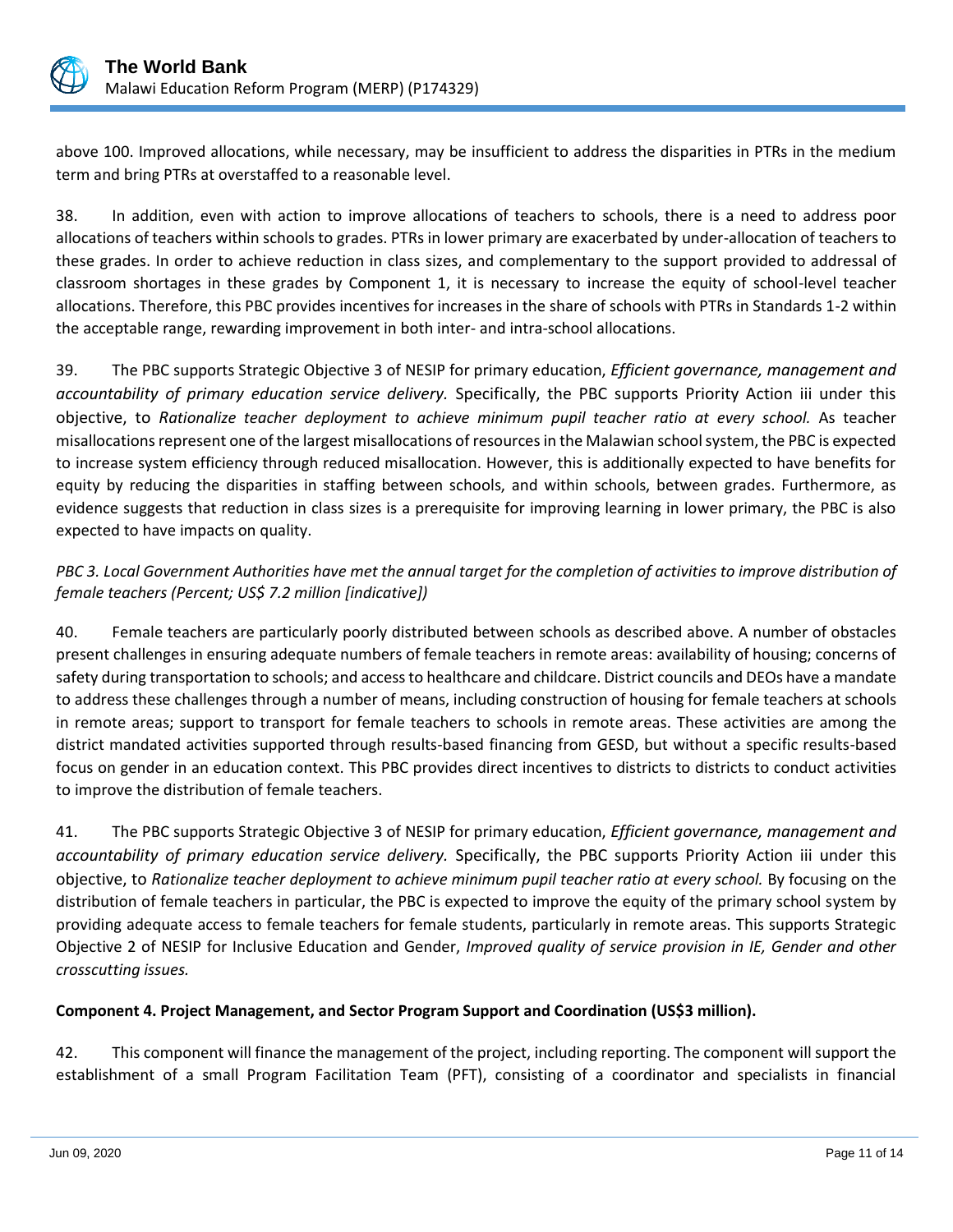

management, procurement, M&E, and gender. Specialists for environmental and social safeguards will be appointed if deemed required as part of safeguards capacity assessments.

| Legal Operational Policies                  | Triggered? |
|---------------------------------------------|------------|
| Projects on International Waterways OP 7.50 | No.        |
| Projects in Disputed Areas OP 7.60          | No.        |
|                                             |            |

Summary of Screening of Environmental and Social Risks and Impacts

Detailed project location(s) and salient physical characteristics relevant to the E&S Assessment (geographic, environmental, social)

43. The project will support national implementation of a focused, coordinated sector-wide approach providing a minimum package of support for all schools, with smart, data-driven targeting, top-up resources for needy schools commensurate with the specific challenges faced. The main environmental and social risks within the proposed project are associated with financing the construction of low cost learning shelters within Component 1. Enhanced School Finance for Improved Retention and Learning in Lower Primary. While resources are not tied directly to construction of shelters, schools can choose to use the School improvement Grants (SIG) for construction of learning shelters. It can therefore be assumed that that project will fund a subset of shelters that the school might choose to construct using the School improvement Grants. In that regard, all constructions that will be built by schools funded in this operation will conform to the World Bank ESF. These low cost learning shelters will help overcome Malawi's chronic shortage of school classrooms and attendant overcrowding by increasing the long-term capacity of schools to ensure safe and effective learning environments. The civil works are expected to be of small scale educational infrastructure new constructions and/or rehabilitation/improvement of existing structures. Works are expected to consist of learning shelters with single or twin learning rooms with potentially one or more blocks to be constructed or rehabilitated within a school. Also included in the component is the construction of gender-specific infrastructure within the schools, notably girls? changing rooms which are expected to be similarly small-scale and infrastructure will be designed to ensure universal access taking into account of accessibility for people and learners with disabilities, whose prevalence stands at 3% among children, according to the 2018 census. Component 4 Reform for Effective Schooling and Equitable Learning (Variable part/performance-based conditions); Performance-Based Condition (PBC 3 Local Government Authorities have met the annual target for the completion of activities to improve distribution of female teachers - also includes provision for the construction of housing for female teachers at schools in remote areas. All of the civil works are expected to be within or adjacent to existing educational campuses/facilities and be of a scale where risks and impacts are not anticipated to be significant, long term, complex or diverse. The construction/rehabilitation will entail construction works that may result in the creation of solid waste, noise/air pollution and minor congestion due to the use of vehicles and machinery. Additionally occupational health and safety risks and community safety impacts including GBV/SEA/SH that may result from learners interaction with external workers and school personnel are to be expected. The civil works are therefore not anticipated to result in the loss of or impact on high conservation value habitats. Where school campuses are too small to accommodate additional learning shelters it would be necessary to acquire adjacent land. Being in existing urban settings these areas are not expected to pose any additional environmental risk. However should existing school campuses be too small to accommodate additional structures it would be necessary for land to be acquired. Potential environmental and social risks or impacts of conducting the TA under component 2 and 4 are expected to be negligible and will not result in significant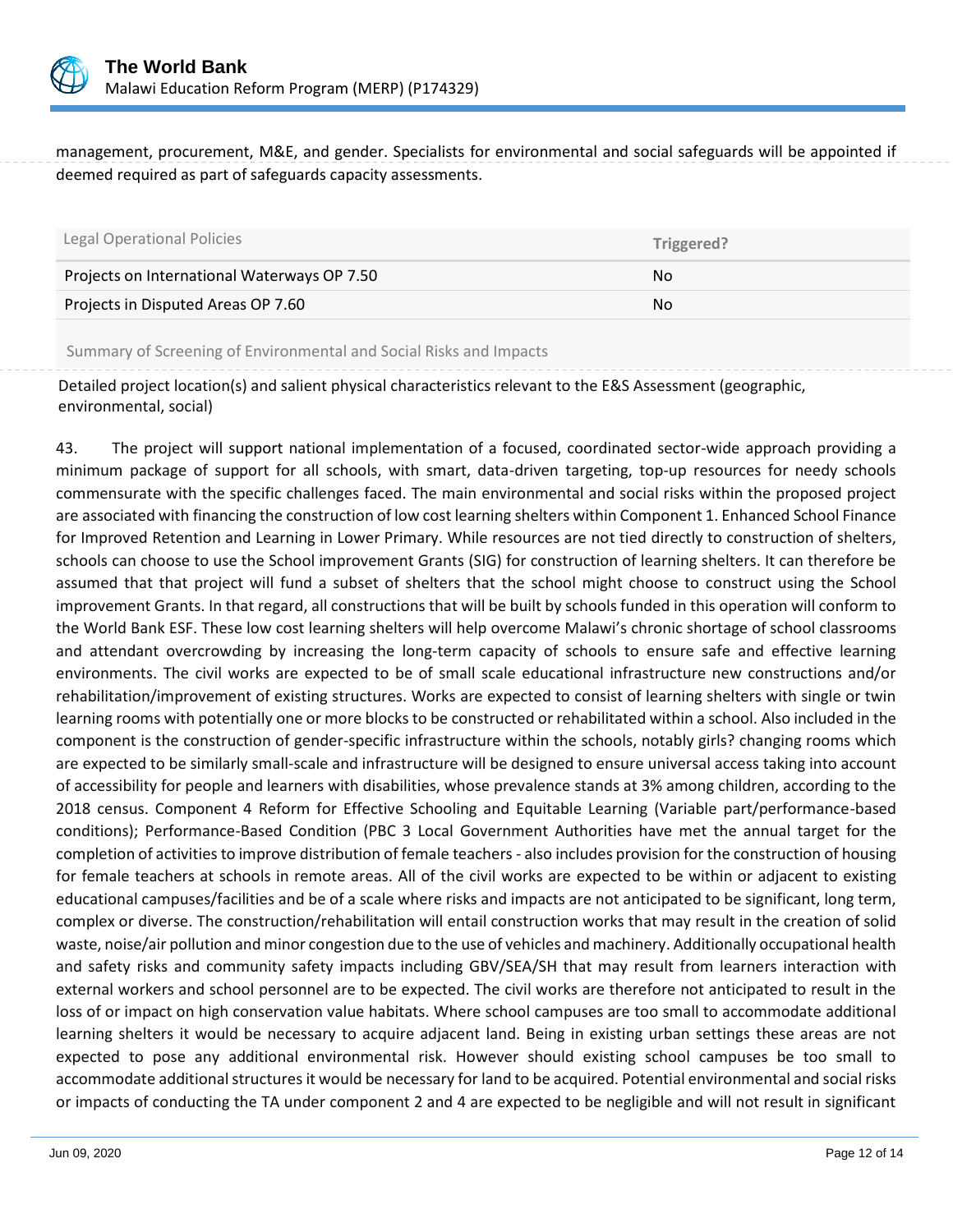

potential adverse risks. As the exact locations of project investments are not yet determined, an ESMF will be prepared to ensure that a process of identifying, assessing, and mitigating environmental and social impacts is integrated in the development of the specific subprojects. As the requirements for additional land outside of existing school campuses becomes clear, the requirement to prepare RPF will be determined.

Borrower's Institutional Capacity

44. The Ministry of Education, Science and Technology (MoEST) will be the main implementing agency on behalf of the Government of Malawi; under the overall leadership and coordination of the Directorate of Planning and Directorate of Basic Education. Line agencies and institutions that will be involved include the Malawi Institute of Education (MIE), the Teaching Service Commission (TSC) and Malawi College of Distance Education (MCDE). In addition, the 34 Education Districts will play a key role in day-to-day implementation and achievement of results. The Government and the Ministry in particular already has considerable experience and developed PIUs which have managed similar school-construction related risks and impacts within Malawi Education Sector Improvement Project (MESIP, P158145), Equity with Quality and Learning at Secondary (EQUALS, P164223) and Investing in Early Years for Productivity Project (IEYP P164771). These projects have built increasingly competent capacity for preparing and implementing safeguards instruments and monitoring safeguards compliance of construction contractors. The PIUs have not implemented any project that applies the ESF. However, the safeguards specialists have been trained on the ESF and further capacity building will be outlined in the ESCP.

### **CONTACT POINT**

#### **World Bank**

Salman Asim Senior Economist

### **Borrower/Client/Recipient**

Republic of Malawi Clifford Chiunda Secretary to the Treasury finance@finance.gov.mw

#### **Implementing Agencies**